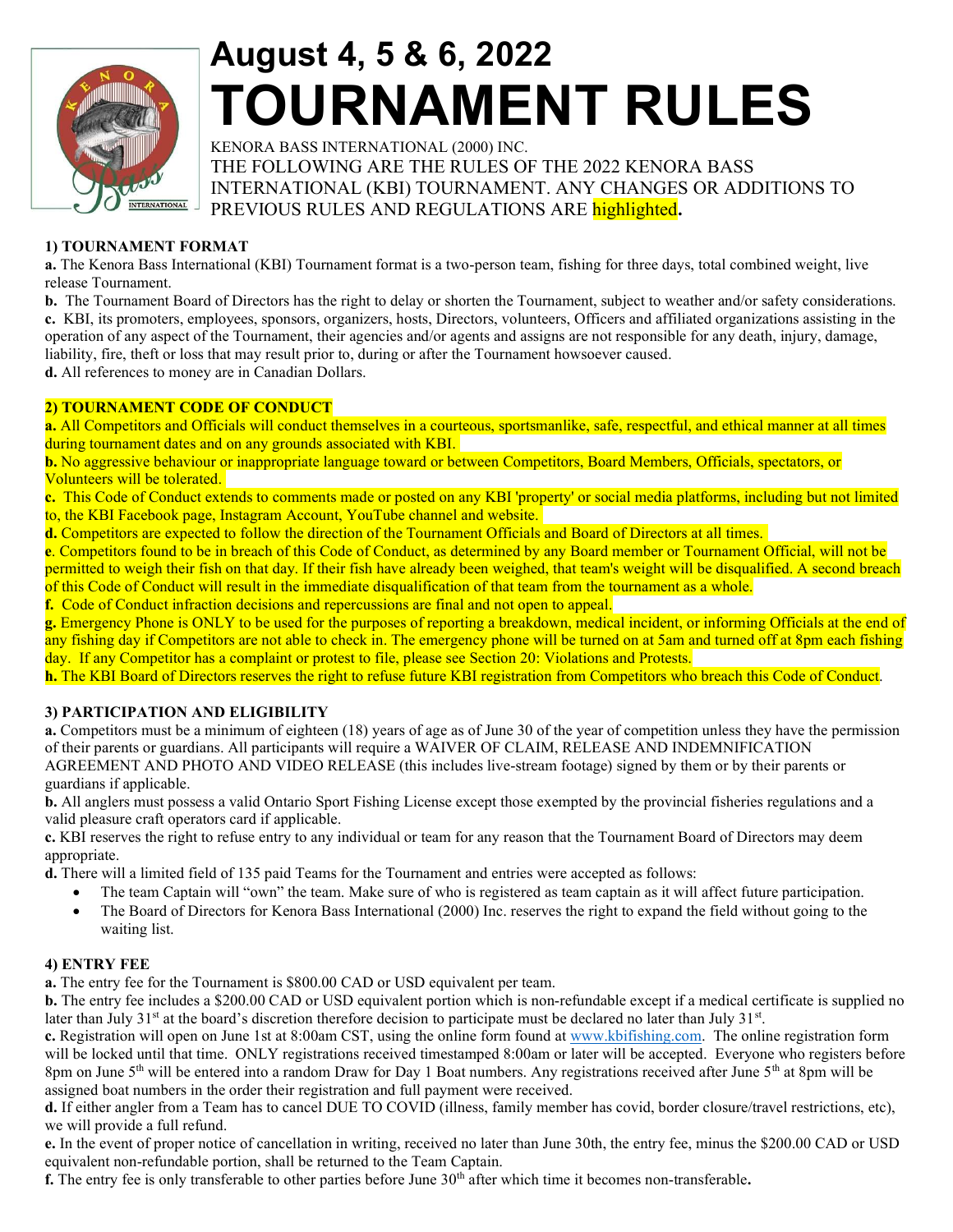$g$ . Entry fees will be locked in at 6:00 pm on July  $31<sup>st</sup>$  in order to set Tournament prizes.

# 5) PRE-TOURNAMENT PRACTICE

a. Unlimited pre-tournament practice is allowed; all competitors must cease Pre-Tournament fishing by 2:59pm the Wednesday prior to Day 1 of the competition. No contestant may enter the tournament waters for the purpose of catching or locating bass or possible fishing locations after the cease of Pre-Tournament fishing. Violation results in tournament disqualification.

b. Moving fish from one location to another during pre-tournament practice is prohibited, unless specifically requested by the Tournament Board of Directors for special purposes. Violations results in tournament disqualification.

c. No contestant may enter the tournament waters for the purpose of catching or locating bass or possible fishing locations after daily tournament hours. Violation results in tournament disqualification.

#### 6) BOAT NUMBERS AND ANGLER KITS

a. Angler kits will be available to registered teams from 6:00pm to 8:00pm on the Wednesday prior to Day 1.

b. Starting Positions:

Day 1: Boat numbers will be assigned via the random Draw and then in the order that registration and full payment is received.

Day 2: Start positions will be determined by Day 1 weight standings at the end of day one.

Day 3: Start positions will be determined by Day 1 and Day 2 cumulative weight standings at the end of day two.

# 7) RULES MEETING

a. One member of each team is required to attend Official Rules Meeting which takes place on the Wednesday prior to Day One at the Whitecap Pavilion ("the tent"). Failing to do so will mean Competitors must attend a special session at 9:00am on Day One before being permitted to start fishing.

b. Teams must receive rule updates, starting position numbers and sign waiver forms before leaving the dock on Day One of the tournament.

# 8) LIVE RELEASE OF FISH

a. Fixed or portable aerated livewells capable of supporting life are mandatory and every effort must be made to keep bass alive.

b. Under no circumstances can a fish be purposely altered.

c. Any fish mauled, mashed, frozen, stringered, injected with water or other fluids, containing foreign matter to add weight or showing white gills or soft flesh, will result in disqualification of the team.

d. Under no circumstances are non-releasable fish to be released. See 10-h & i.

# 9) PENALTY FOR LATE CHECK-IN

a. Contestants who are late crossing the finish line at the end of the day for whatever reason, including breakdown, will be penalized 4 oz. (0.25 lb) per minute for each minute they are late up to five minutes maximum (Example 0.59 seconds late equal no penalty but 1.00 seconds late equals 4oz. penalty). Contestants arriving 5:01 minutes late and onwards will have that day's weight disqualified \*\*Please note- The penalty for failing to report is rule 15-f.

#### 10) PERMITTED FISHING LOCATIONS

a. Entering US waters for any reason is strictly prohibited.

b. All waters accessible by boat on the Canadian portions of Lake of the Woods and north of the 49th parallel are deemed Tournament waters unless stated otherwise by the Tournament Board of Directors.

c. All waters leading into the first narrows of Shoal Lake downstream from marker No. W10 and all the Labyrinth thereafter are not part of Lake of the Woods and are out of bounds. The Rainy River is not part of Lake of the Woods and is out of bounds. The majority of the Big Traverse is in USA and is out of bounds. The Sable Islands are south of 49 and are out of bounds.

d. The Tournament Board of Directors has the right to alter or restrict tournament waters with prompt notice to all registered Teams.

#### 11) SCORING

a. Only Largemouth and Smallmouth Bass legally caught on a tournament day by angling qualify for weigh-in. Violation of this rule will result in tournament disqualification.

**b.** A daily limit of Five (5) bass per team will be weighed. A team may possess the daily Ministry of Natural Resources limit while angling only. The penalty for failure to comply is disqualification of the day's weight.

c. The Official Minimum Length is Twelve (12) inches measured from the tip of the nose with mouth closed to the end of the tail with the tail compressed. A courtesy board, identical to that used by the Tournament Weigh Master, will be available to the competitors prior to their catch being turned over to the Weigh Master or his/her representative.

d. Bass presented for weigh-in which fail to meet the official minimum length will not be weighed and that day's weight will be penalized at the rate of one (1) pound for each "short" fish. If assessing weight penalties results in a negative total weight for the day, the negative weight shall be carried forward to the next day or subtracted from the existing team total, whichever is appropriate.

e. Each team's fish must be presented to the Weigh Master or his/her assistants in the proper fish bags that the angler is responsible to supply. All anglers are required to provide their own fish transport bags. NO BAGS WILL BE AVAILABLE ON THE DOCK. Failure to do so will result in the Team not being permitted to weigh their fish on that day.

f. All weights, upon verbal acceptance by the team representative, and then publicly called by the Weigh Master, are immediately official and are not thereafter contestable.

g. The team representative must sign the official weigh-in form recording the weight of the catch.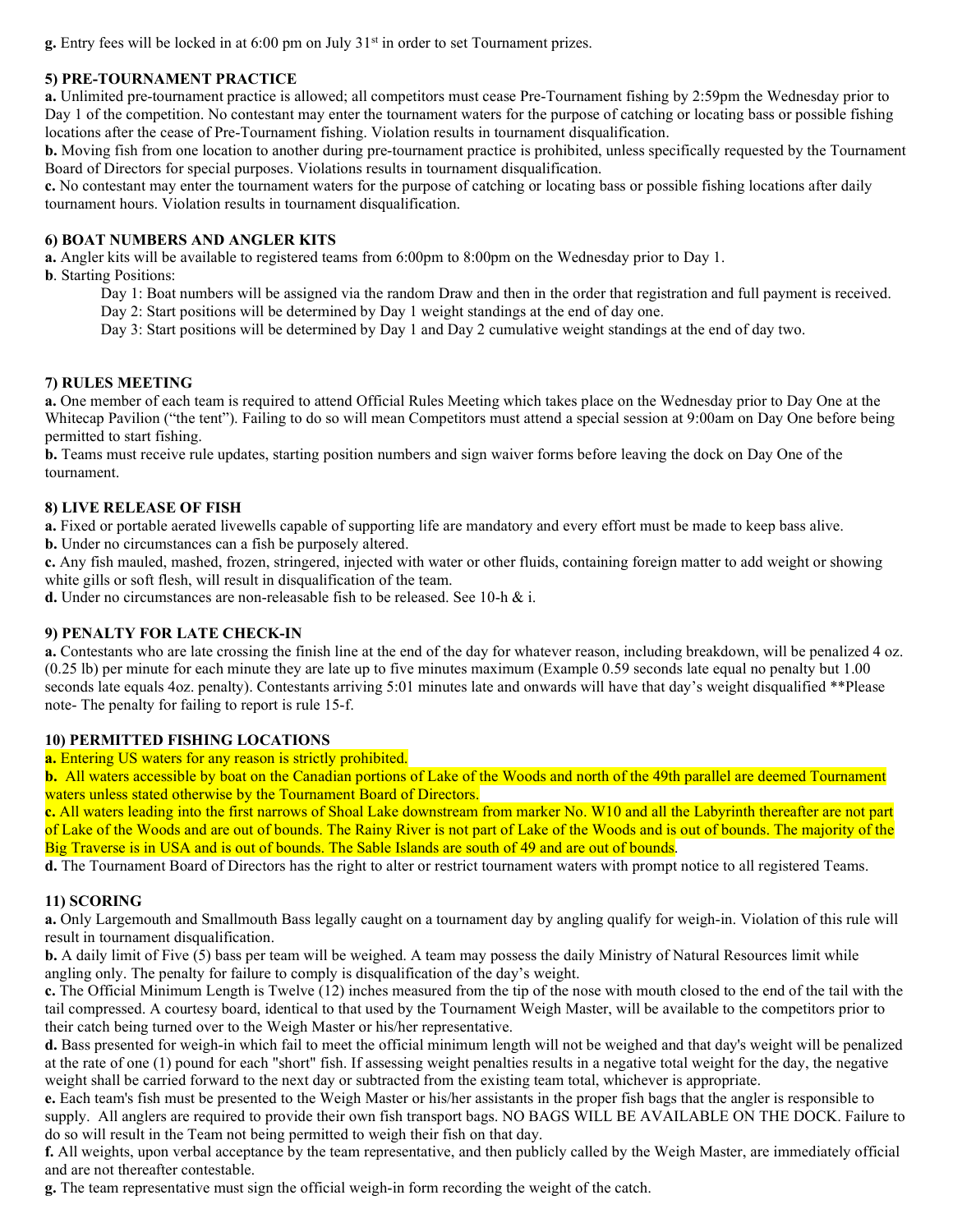h. Non-releasable bass presented for weigh-in will be weighed. 4 oz (.25 lb.) will be deducted from the total daily weight for each dead or non-releasable fish that is weighed. A resulting negative daily weight will be handled as per the second sentence of Rule 10(d).

i. Species caught other than bass must be returned to tournament waters except for damaged fish as per provincial fishing

regulations. All legal fish of any species caught and damaged must be turned over to the Tournament Board of Directors before weigh-in and may not be kept by competitors. No fish, other than five bass, will be kept in the boat while reporting for weigh-in.

j. Should a second scale be available, it will be an option for each team.

k. Once weigh-in is official, teams must return to their boat and move their boat away from finger docks A & B immediately or be subject to a 4 oz penalty.

# 12) BOATS AND MOTORS

a. All boats must be a minimum of fourteen (14) feet in length

b. No barges, houseboats, or similar cumbersome craft will be allowed.

c. All boats, motors and their equipment must meet Canadian Coast Guard standards.

d. The Tournament Board of Directors reserves the right to disallow the use of any boat, motor and/or equipment deemed unsafe, inappropriate, or unsuitable.

e. Boats and motors must not exceed recommended maximum horsepower for their size.

f. All boats equipped with an emergency kill switch mechanism must have the kill switch tether securely attached to the operator whenever the boat is on plane.

g. Team number motor tags will be given out at registration/Rules Meeting. The numbers must be affixed to right and left cowling of the main combustion engine so that they are clearly and plainly visible. Additional coloured start position numbers will be given out at the end of Day One and Day Two for starting positions on Day Two and Day Three and shall be affixed to the top right corner of the main motor tag before starting.

# 13) DAILY LAUNCHING AND MORNING EQUIPMENT INSPECTIONS

a. Boat inspections will be conducted on the finger docks A & B at the Harbourfront between 5:30 and 7:30 am each day.

b. Teams are required to have their equipment ready and on the water thirty (30) minutes prior to the scheduled departure time of their flight. Late arrivals will be penalized and leave at the end of the next available flight.

c. Boats will be inspected for, but not limited to: team motor numbers properly affixed; Day Two and Day Three starting position numbers properly affixed; operation of live well; kill switch operation; no live, dead, frozen, or freeze-dried bait, no underwater cameras and required safety equipment.

d. Teams must have all tackle boxes, hatches and live wells open for easy inspection prior to the arrival of the Tournament Officials.

e. Upon completion of the daily morning inspection, each competitor must sign the inspection form prior to departure from the dock. h. Failure to report for daily boat inspection will result in disqualification of that day's catch.

# 14) FLIGHTS, TRICKLE STARTS, RETURN TIMES

a. The flights will be as follows:

- Flight No.  $1 -$ Teams #1 #25
- Flight No.  $2 -$  Teams #26 #50
- Flight No. 3 Teams #51 #75
- Flight No. 4 Teams #76 #100
- Flight No. 5 Teams #101 End of Field

b. The Official Starter will release teams, by flight, using a trickle start, commencing at 6:30 AM each day.

- Flight No. 1 will commence departing at 6:30 AM
- Flight No. 2 will commence departing at 6:45 AM
- Flight No. 3 will commence departing at 7:00 AM
- Flight No. 4 will commence departing at 7:15 AM
- Flight No. 5 will commence departing at 7:30 AM

c. On Day One, teams will be started in order of their assigned start positions (except those who have been penalized). They will be called and released every few seconds using a signal from the Official Starter and P.A. system. Each team must officially acknowledge being called by waiving to the Official Starter. Teams will idle past the starter boat and only commence acceleration when waived on by the Official Starter.

d. Any Team starting or attempting to start out of order will be held by the Official Starter until the balance of the flight has departed.

e. All boats over 55 hp are required to proceed west around the north side of Lowe's Island before they can commence fishing.

f. Boats with motors of 55 hp or less can opt to go east through Kenora Harbour and out through Devil's Gap (see Rule 15b for Safety rules).

- g. Boats of any motor size may come back through Devil's Gap upon return to the finish line. Please see rule 15 b) for safety rules.
- h. Starting position on Day Two will be determined by the net weight ranking achieved on Day One.
- i. Starting position on Day Three will be determined by the combined net weight ranking achieved on Day One and Day Two.
- j. Following Day One, launch tags will be given out during morning inspections at the docks.
- k. Flight Return Schedule for Day One and Day Two
- Flight No. 1 returns no later than 4:00 PM
	- Flight No. 2 returns no later than 4:15 PM
	- Flight No. 3 returns no later than 4:30 PM
	- Flight No. 4 returns no later than 4:45 PM
	- Flight No. 5 returns no later than 5:00 PM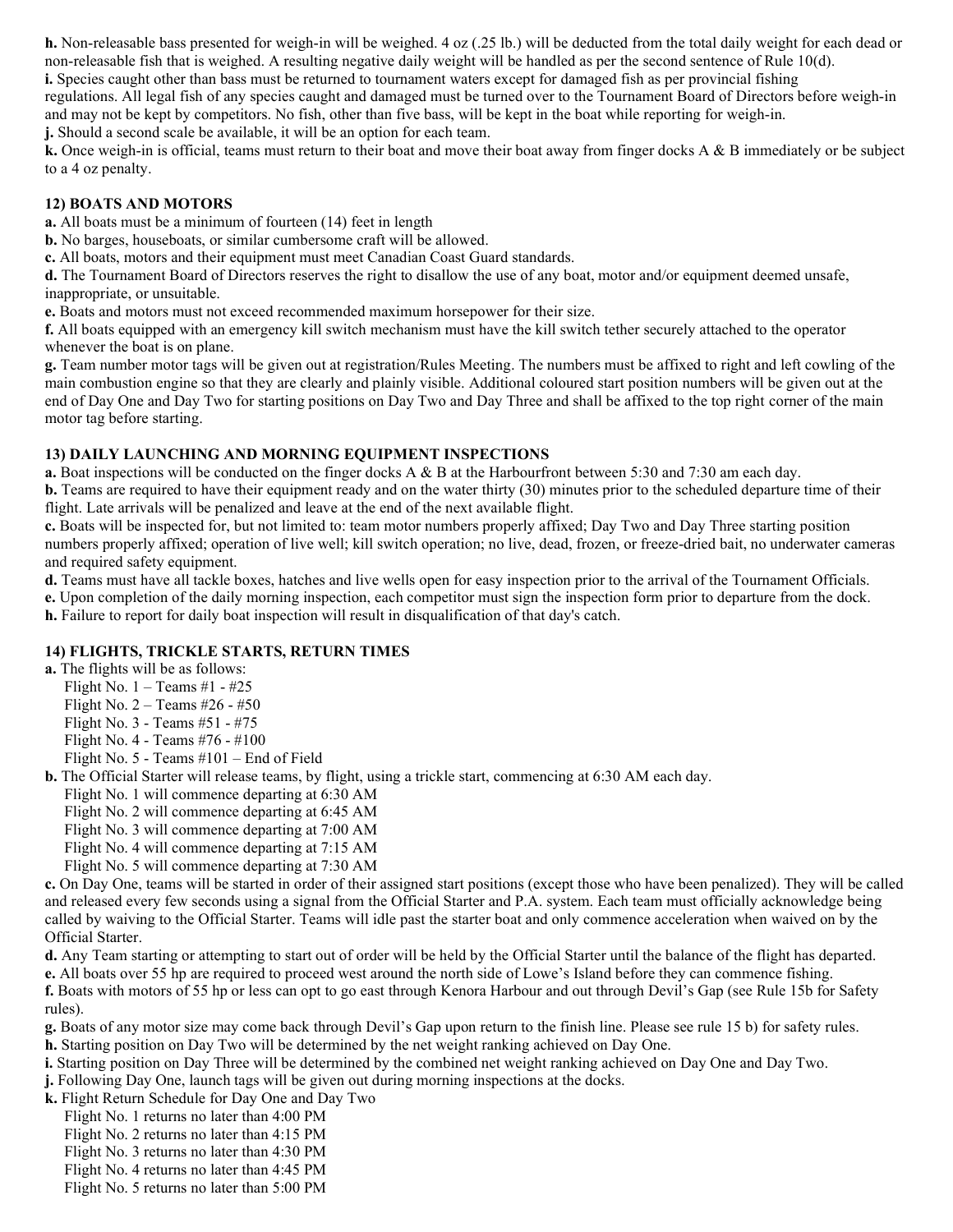l. Flight Return Schedule for Day Three Flight No. 1 returns no later than 3:00 PM Flight No. 2 returns no later than 3:15 PM Flight No. 3 returns no later than 3:30 PM Flight No. 4 returns no later than 3:45 PM Flight No. 5 returns no later than 4:00 PM

m. The Top 10 Teams after the combined net-weight ranking earned on Day One and Day Two will participate in Boat Parade through the Whitecap Pavilion at the Harbourfront. These ten teams will be directed to another docking area to facilitate this. Information to be provided on Rules Meeting night. Please note, these Teams must still cross the finish line and be clocked in or be subject to rule 8 a. n. The last 50 starting positions on Day 3 will participate in a separate "B side" contest on Day Three, therefore only Day 3 weight will be used for scoring purposes. The top 10 B side teams will win a cash prize.

# 15) SPORTSMANSHIP AND COURTESY

a. It is strictly prohibited for any competitor to give, offer, accept, or suggest the exchange of any weighable fish to, from or with any other Competitor.

b. Each boat may use an identifiable marker with team number affixed, which when in place on the water, it will establish a 300-foot diameter fishing circle which may not be fished or navigated through by another contestant. Once a marker is in place to establish the circle, the contestant must remain in the 300-foot fishing circle and may leave only when playing a fish. Upon landing the fish, the contestant must return to the fishing circle or lose control of the area. If leaving or not fishing, the marker must be retrieved. Infractions could result in disqualification from the tournament or disqualification of the daily weight.

c. Use of cellular phones and CB's are prohibited except in use of emergency to designated tournament phone number. Marine VHF radios may be used to monitor the designated Channel for safety reasons only. All cellular phone, CB and VHF radio frequencies will be monitored.

# 16) SAFETY

a. All competitors must always practice safe boating during practice and tournament fishing.

b. The maximum speed limit is 25 mph for traveling through Devil's Gap channel (from the small unnamed island south of Treaty Point at the southern narrows to beyond the Devil's face on the northwest narrows) and through the Kenora Bay beginning at the green buoy at the NE tip of Coney Island then westerly to the Northwest corner of Bush Island. Penalty for violations will be a deduction of 4 ounces. Repeat offenders will be disqualified immediately.

c. Every competitor must wear a fully secured Coast Guard approved life jacket or floatation device while traveling from one location to another at other then trolling or drifting speed, and where so equipped tethered kill switches must be attached to the driver's body.

d. No alcoholic beverages or illicit drugs may be possessed or consumed by the competitors during tournament fishing hours up to and including the weighing of their catch.

e. In the event of a thunderstorm, lightning, or severe weather, teams may pull onto the nearest shoreline until it is safe to continue fishing. Competitors may not leave their boats during the tournament except at the Official Weigh-In Station or if severe weather forces them ashore.

f. Every team, whether weighing fish or not, must, at the end of each day, report to the Official Tournament Check-In Station. The penalty for failing to report at the end of Day One or Day Two will be a two (2) hour delayed start on the following day. The penalty for failing to report on Day Three will be immediate forfeiture of any prizes won up to that point.

#### 17) MECHANICAL BREAKDOWN OR EMERGENCIES

a. In the case of an emergency or mechanical breakdown, Cellular phones, CB's, and VHF Marine radios may be used for safety reasons and in the case of breakdown. Cell phone calls can be placed only to the Tournament Command Center (phone # to be given at rules night). (NOTE - IN THE EVENT OF BREAKDOWN A COMPETITOR MAY ALSO USE AN ONSHORE PHONE TO REACH THE TOURNAMENT COMMAND CENTER IF OTHER COMMUNICATION METHODS ARE ABSENT OR FAIL TO WORK) b. Committee patrol boats are prohibited from towing any competitor's boat during tournament fishing hours.

c. In the event of mechanical breakdown, the fish may be transferred to another competitor's boat, provided that the fish are accompanied

by a member of the disabled team, and they are kept in a separate live well.

d. Due to medical emergency only, a competitor can remove themselves from the tournament and be replaced with an alternative angler when approved by the Tournament Board of Directors. Otherwise, the remaining partner will have to continue in the tournament alone.

#### 18) ON THE WATER

a. Competitors are personally responsible for knowing all Tournament Rules, as well as the current Ontario Sport Fishing Regulations and Canadian Coast Guard regulations. Teams found to have violated federal or provincial fishing and boating regulations during the tournament may be disqualified when this information is confirmed by tournament officials. This judgment could also apply to eligibility to participate in future tournaments.

b. No competitor shall knowingly fish at a location during the event that contains underwater structure created or enhanced by the competitor or another person for their benefit.

c. Competitors are not allowed to toss or pass any item(s) to another boat or to receive any item(s) from another boat.

d. All Teams and their equipment are subject to inspection at any time during the tournament. Committee patrol boats may come alongside, following proper identification, and if necessary, board to check for adherence to all Tournament Rules. No other boat may come in contact with a competitor's boat at any time.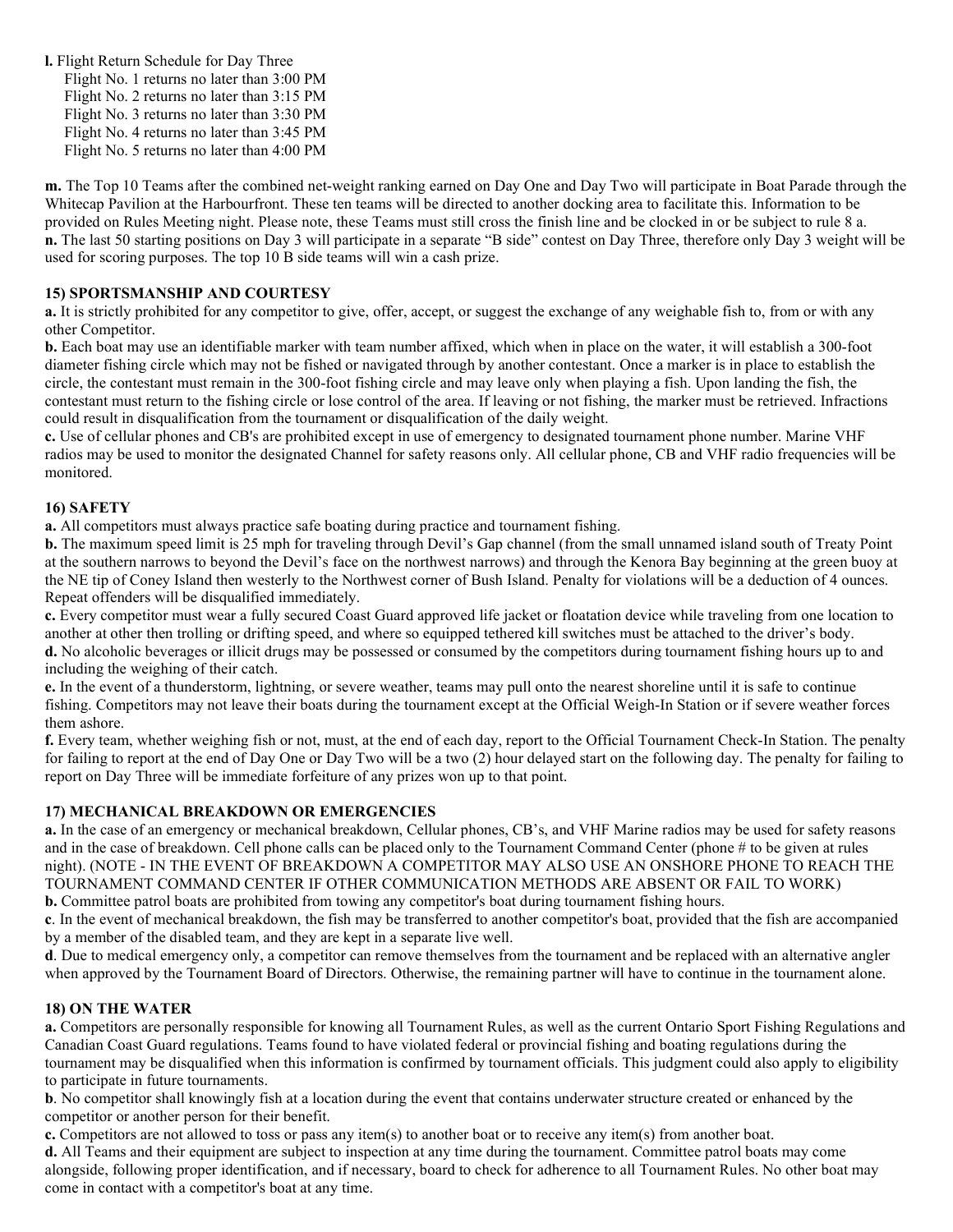e. No competitor shall step on shore without approval or accompaniment by a Tournament Official (except in adverse weather

conditions). Refueling is permitted at commercial outlets only between 7 am-5 pm on any day of the tournament.

f. No fishing information may be given to or exchanged with competitors during the tournament fishing hours by tournament or nontournament anglers.

g. Competitors are expected to co-operate as much as possible with official video and still photography personnel.

h. All communication to the Tournament Board of Directors should reference your original Day 1 Team Number.

#### 19) TACKLE AND EQUIPMENT

a. Only artificial lures, manufactured baits, and commercially available liquid attractants may be used by competitors. Landing nets may be used.

b. No live bait, frozen or freeze-dried bait of any kind may be used or possessed by any competitor at any time during the tournament. c. The use, in live wells, of commercially available fish care chemicals is permitted.

d. The use of separate underwater cameras is not allowed during the tournament. If such equipment is found in a competitor's boat during boat checks or during tournament fishing hours the offending team will be immediately disqualified. If it is a part of the electronics system and cannot be removed then it may remain but cannot be used.

e. Use of underwater cameras is allowed until end of pre-fishing; thereafter their use is prohibited, as is information learned from use of an underwater camera by other people. Violation is tournament disqualification.

# 20) RULE(S) VIOLATIONS AND PROTESTS

a. Where a team is charged with a rule infraction by an authorized Tournament Official which could result in disqualification of the daily catch or tournament disqualification, the team has the right to appeal the decision to the Tournament Protest and Appeals Committee, with the exception of Code of Conduct infractions. See Section 2)f. Appeals must be submitted to tournament officials 15 minutes after weighin, on the day of notice of the rule's infraction.

b. An infraction witnessed by a competitor can be reported to the Tournament Protest and Appeal Committee. If an infraction is reported, or a protest is lodged, a three-person Protest Committee, appointed prior to the Tournament, shall convene.

c. Each Team Captain has the right to file a protest when they have firsthand knowledge that a rule or rules may have been broken or violated by another team. A protest must be filed within fifteen (15) minutes of weigh-in to be considered.

d. A \$200.00 CAD or USD equivalent fee must accompany all protests.

e. Witness(es) may be called to appear before the Protest Committee to provide evidence relating to the alleged rule infraction.

f. The Protest and Appeals Committee will interpret the rules according to their spirit and intent. The decision of the Protest Committee is final and not subject to review of any kind.

g. If the protest is found to be valid, the protest fee will be returned forthwith and the team protested against must pay the protest fee and any penalties imposed if applicable.

h. If the protest is determined to be invalid, the protest fee will not be returned and the protesting team must pay all investigation expenses including, if applicable, polygraph costs.

i. General Penalties: teams may be disqualified from the tournament for frequent or major infractions of the rules and will not receive a refund of their entry fee. Examples of major infractions include; unsafe boating practices, gross angling ethics violations and violations that clearly give the competitor an unfair or illegal advantage over other competitors, such as; movement of fish, use of live bait, fishing out of bounds, caged fish, violation of provincial and federal fishing and boating regulations, exchanging fish between teams and unauthorized use of under water cameras.

j. Any disqualification will result of loss of full entry fee and all prizes awarded to the point of disqualification.

#### 21) TIE BREAKERS

a. In the event of a tie for first place, the team with the highest rank for the first two days of fishing will be awarded first place. b. In the event of a tie for any position for which a trophy or plaque is presented, the team with the highest rank for the first two days of fishing will be awarded the higher ranking trophy or plaque.

b. Ties for all other positions will be settled by combining the prize money for the positions in question and dividing it equally amongst all affected Teams.

#### 22) BATTLE OF THE BASS – KENORA VS. WORLD

a. i) The team Captain will "own" the team and eligibity requirements are based on the Captain only.

ii) Kenora = principal residence in Kenora/Keewatin and Longbow Lake based on mailing address not physical address

iii) World team is made up of teams that do not meet the requirement set forth in ii) as Kenora

 iv) Captains of teams finishing Day Three, with final positions between 1st and 5th inclusive for their "team", will be offered a position to represent their "team" for the following year's tournament.

 v) If the Captain of a team that is offered a spot chooses not to fish, the offer will then be made to the qualifying partner. If the Captain chooses to step down, the partner from the previous year becomes Captain and therefore his principal residence determines what if any team they will be representing. The new Captain must fish as captain of the team in order to hold the qualifying spot.

 vi) The Team Captain, to secure the qualifying spot, must accept the offer of a spot. The Captain must ensure that full registration is received, and a Captain is clearly named on the registration form on or before June 1<sup>st</sup> of the year of the tournament.

vi) If neither the Captain or Partner want or pay for the qualifying spot it will be offered to the next applicable team

b. The overall weight for each team will be calculated based on the cumulative weights of all 5 teams over the 3 days of the tournament. The team with the highest cumulative weight wins the overall category.